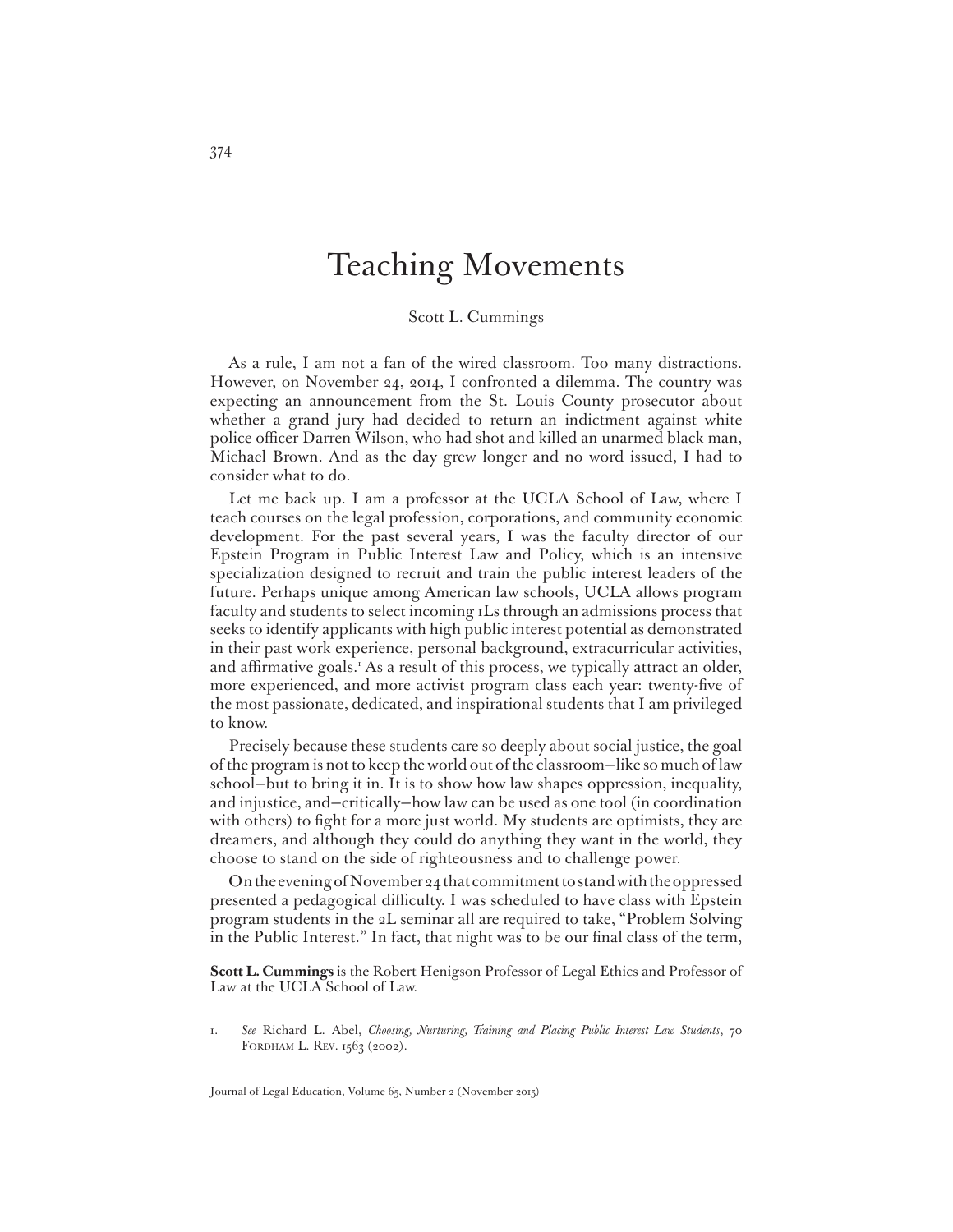a culmination and celebration of all the work that the students had done that semester. During the course, students were asked to develop an advocacy plan combining different tactics (litigation, policy advocacy, organizing, and media advocacy) to address an important social problem about which they cared deeply. That term, the student projects reflected and engaged with the most pressing issues outside the cloistered law school walls—issues to which many of the students had deeply personal connections. There was a clear theme in the student work, with a significant number choosing to pursue projects that responded directly to the massive inequalities and injustices in the criminal justice system. Michael Brown's death and the history and continued reality of police mistreatment of communities of color was in the background and on the surface. As an example, one student wrote powerfully about police militarization and its impact on individuals with mental health issues. Others highlighted problems with criminal defense and prisons. Still others focused on the relation between criminal justice and communities of color, particularly immigrant communities. Michael Brown, and the countless others whose lives had been shattered by the criminal justice system but whose names were not remembered, were on our collective minds—which is what made that night a challenge.

As the class was intended to unfold, students were to present analyses and recommendations from their final paper projects. Then, as a celebration, we were to have some food and drink, taking in a breath before the hard final stretch of examinations. Yet the real world was to intervene to disrupt this pedagogical plan. Midway through the two-hour session, I began to notice students too intently focused on their computer screens. They were not just taking diligent notes or reviewing assignments. As I began to circulate around the room, I realized what was happening: St. Louis County Prosecutor Robert McCulloch had begun the news conference in which he was to announce the grand jury decision in the Michael Brown case. Computer screens were streaming news feeds. The student presentations faltered as a hush came over the room. Normally students would be shamed into closing their computer screens to avoid revealing their covert non-class activity. But not this time. Groups of students began to huddle around the screens of those who were running the newscasts until someone uttered the unthinkable words that smashed the silence: "No indictment."

Shock and grief flooded the room. Some students became visibly distraught, eyes welling with tears. What should I do? What should I say? Should we carry on as planned? I quickly tried to recover. After a bit of conferencing, we decided that the final student presentations should go on, that it was only fair to credit all of their hard work, but that we could not—did not want to proceed in celebration of the end of our class together. Suddenly, celebration felt unseemly, a cruel denial. We needed to do something to mark the moment and think about how we should respond: how we as lawyers and lawyers-to-be could do something to voice our collective demand that violence under cover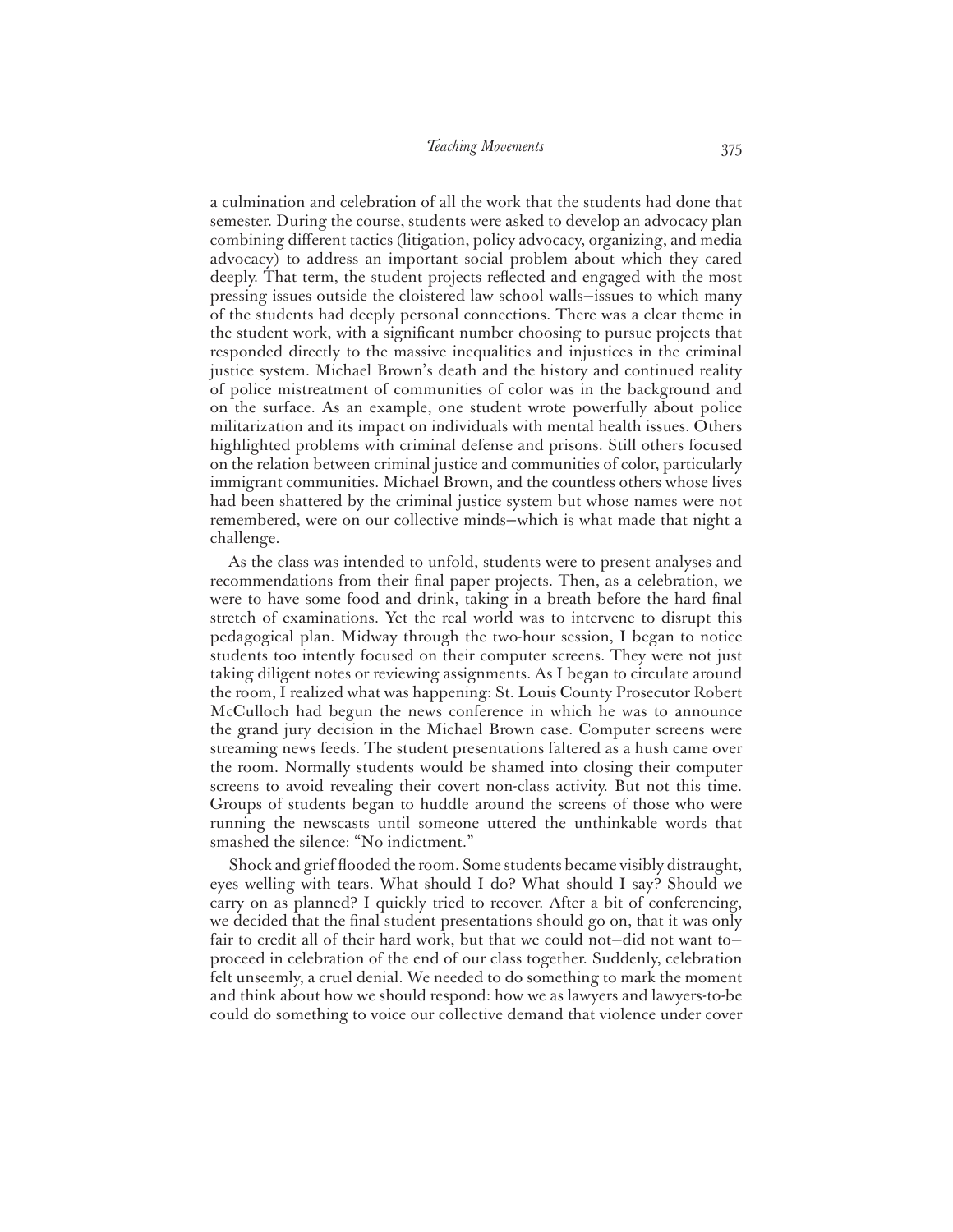of law no longer receive law's protection. That was, after all, why we all were there: to make law live up to its promise.

As the presentations ended, we rallied together. Instead of socializing and unwinding, we went outside into the courtyard in the dark, and formed a silent circle. At this point, the students had taken the lead. I was following. We joined hands. And one by one each of us stepped into the circle to speak a truth about how we felt and what we wanted to do. Some spoke of the searing pain of seeing family and friends harassed by police who acted with impunity. Others talked about the strength they took from our solidarity. Still others talked about their need to leave the circle and to act. When it was finally my turn, I could find words only to say how much courage and inspiration I took from them all.

Those truths connected our community to the one outside—one of anguish and outrage, but also resistance and mobilization. When we broke hands, some students left to join that resistance, going to mass rallies and marches that were arising around the city. In the days that followed, many of those same students, joined by faculty, would be on the front lines of a new movement asserting that Black Lives Matter, using the force of collective action to change law and social practice. Six months later, Los Angeles became the nation's largest city to mandate that its police officers wear body cameras in an effort to document police-community interaction and, it was hoped, improve police conduct and accountability. Although movement activists continued to fight over the details—whether the police would be able to review the video footage before writing their reports and whether they would be able to withhold footage from the public—it was a step forward for a department infamous for its treatment of black and brown residents. It was also precisely what I and my colleagues had, in our public interest seminars and beyond, been trying to teach: that it is organized movements of people, allied with lawyers and other activists, speaking truth to power that changes law; that changing law is just one step in the never-ending struggle to shift power in favor of those who lack it.

I have reflected on the Michael Brown moment in my class many times in the past year. And I have thought a great deal about our circle and what it meant to speak truth among ourselves at that moment of hurt and anger. That moment was one of the most profound in my nearly decade-and-a-half of teaching. One—as countless others fade—I will most certainly never forget. As I have reflected, I have tried to understand its lessons for my own teaching: about law as a system of rules that reflects power inequality, but also about law as an aspiration to greater justice and as a tool to be leveraged to hold those in power to their claim to respect law. That aspiration led me to Alabama this past summer, where I took my daughters to study and draw inspiration from the history and legacy of the civil rights movement. It was there I was reminded of Martin Luther King Jr.'s unforgettable speech on the eve of the Montgomery bus boycott, given to an overflow crowd of several thousand at the Holt Street Baptist Church, in which he intoned, to explosive applause: "And we are not wrong, not wrong in what we are doing. If we are wrong, the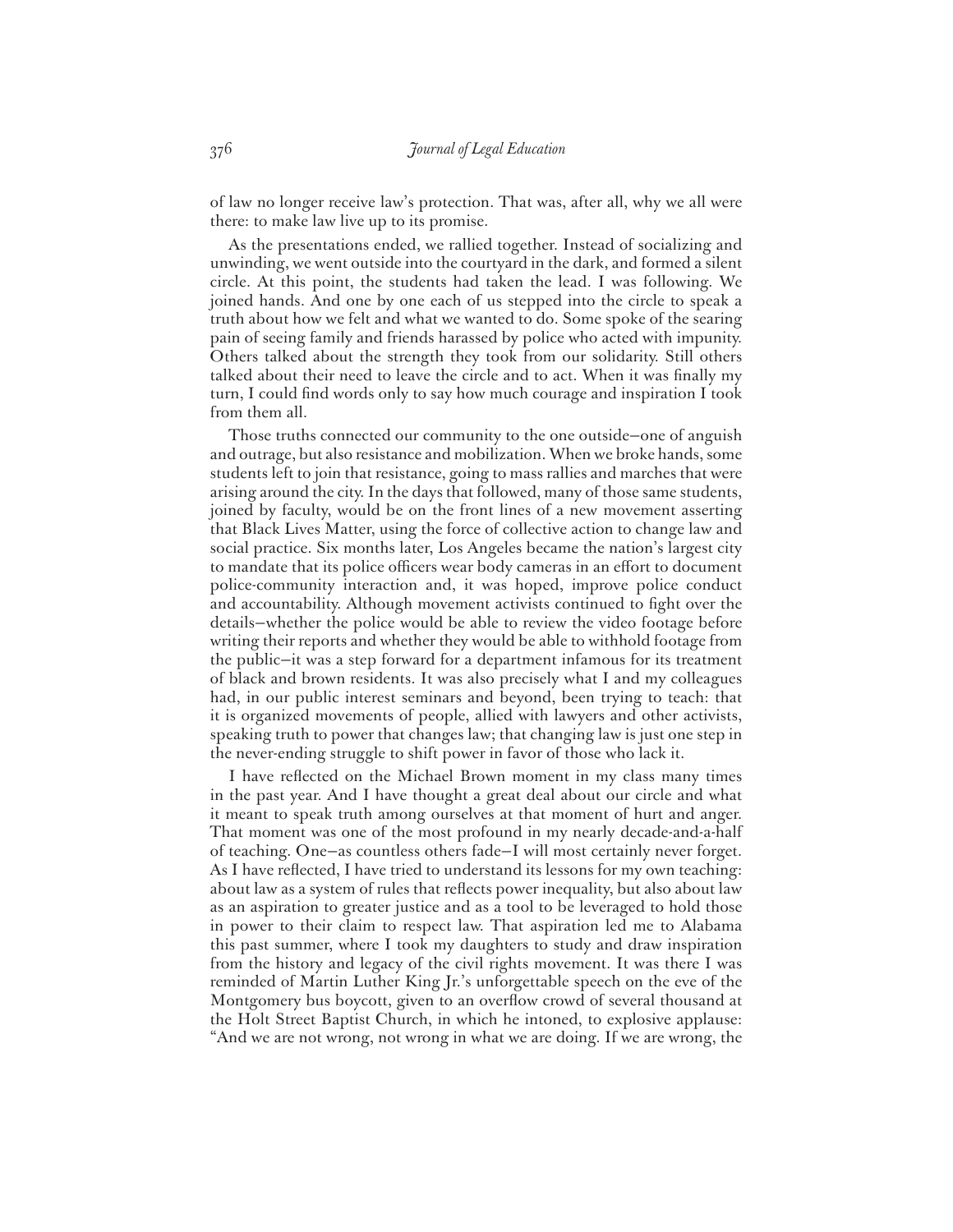## *Teaching Movements* 377

Supreme Court of this nation is wrong. If we are wrong, the Constitution of the United States is wrong."<sup>2</sup> Law matters in the fight for equality not because it resolves conflict, but rather because it can be a symbol of what is right-a symbol that can be mobilized by people to create hope and demand change.

As I thought back about my class, one lesson was clear: that there was nothing more powerful and enduring than directly confronting the law in action—for good or ill. And if that meant departing from my script, going into a space of discomfort where I did not have a learning goal or even know what might happen, that was necessary to arrive at what we so often obscure in our day-to-day teaching: for so many in our society, the law does not work. Indeed, I have thought since that genuine learning—confronting the fact that law does not always work but that we nonetheless have to continue to fight to demand that it does—requires walking outside the space of comfort into the dark courtyard of vulnerability.

But, of course, that moment of candor in the face of raw injustice we experienced on November 24 could not be predictably reproduced. So I have also reflected on how that honesty, that space for speaking truth and for galvanizing action, can be recaptured and sustained in a more systematic way as I go forward. This has led me to think of the metaphor of our circle and how it signified something important about both building communities of solidarity within the law school and making it link to circles outside in the real world of struggle for social change.

What I have come up with is not a path-breaking new program, but rather a recommitment to the core values that drew me to become a law professor in the first instance-values that are too often neglected in the race for the status goods associated with academic success. How to exist in the Ivory Tower while staying accountable to those whose voices too often do not carry over its walls has been the central puzzle of my experience as a law professor. I have not solved that puzzle, but I have redoubled my efforts to continue trying by building and deepening the links between my own work and the larger political project of supporting movements of the marginalized to make my city—and my country—better.

This involves three choices:

The first is to reinvest in building communities of students who are connected to movements for social change and understand our law school as a space where political engagement is valued and even promoted. This means continuing to bring in social justice-minded students to our program, to connect them to one another and to faculty, and to ensure that they have the institutional resources and guidance to make it through law school with their dreams of social change solidified and their skills strengthened. It means standing up for the contributions these students make to the law school independently of what they might mean for the *U.S. News* ranking algorithm.

2. A CALL TO CONSCIENCE: THE LANDMARK SPEECHES OF DR. MARTIN LUTHER KING, JR. 10 (Clayborne Carson & Kris Shepard eds., 2001).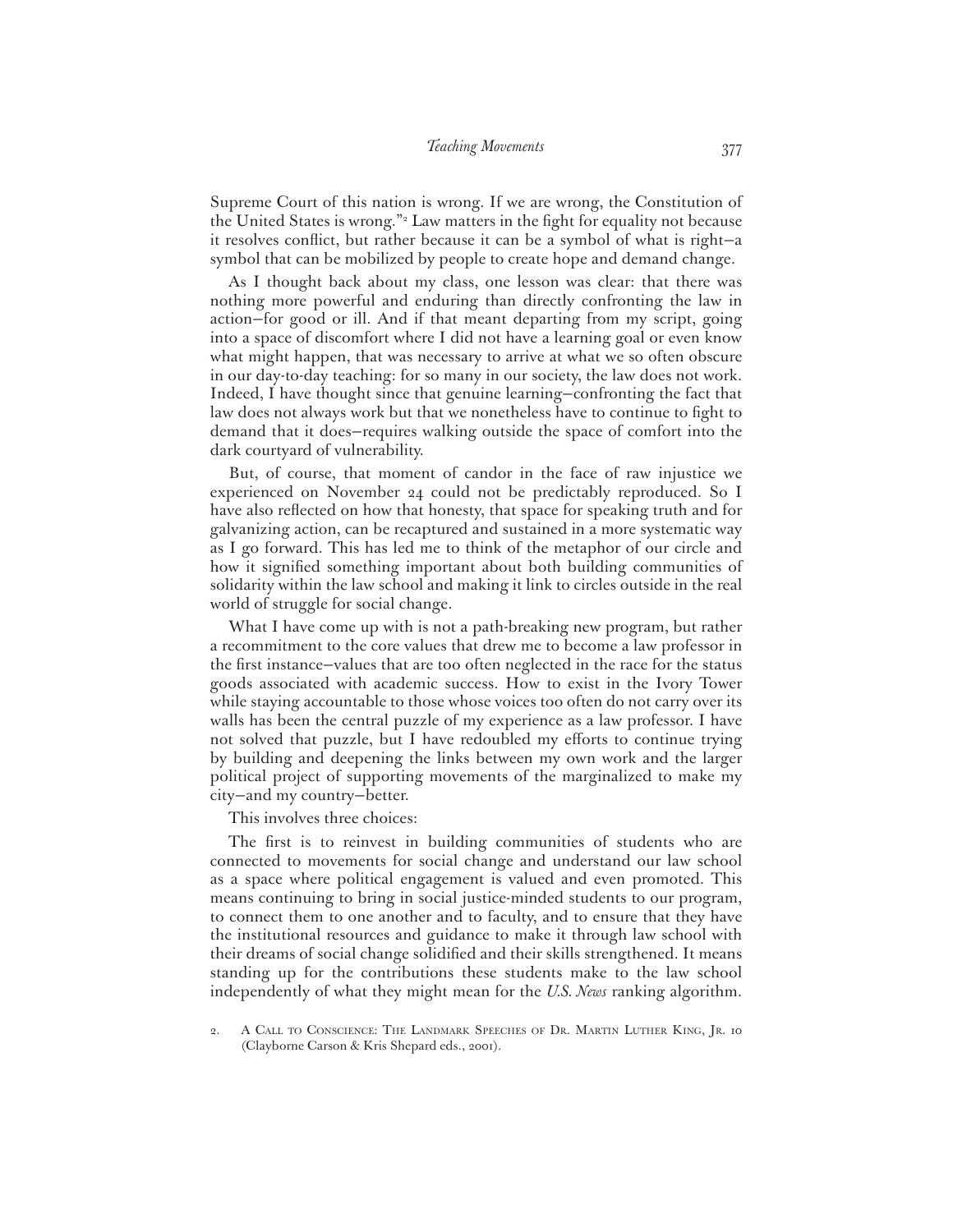It means fighting for students who have nontraditional backgrounds: students like Frankie Guzman, who at the age of fifteen was put in juvenile detention for holding up a Kmart clerk at gunpoint and by twenty-four had already spent six years behind bars.3 Despite the odds, Frankie fought his own way to college and then to UCLA Law School, where he applied in order to become a lawyer for young people like the person he used to be—stuck in the juvenile justice system with no hope for the future. We accepted Frankie, and he accepted us. He brought his commitment here, and we supported him to carry that commitment back to his community: as a Soros Fellow at the National Center for Youth Law, where he fights for juvenile justice sentencing reform to make sure first-time youth offenders are not placed in adult prisons. Although Frankie's story is particularly compelling, his commitment and drive are not unique. The challenge we now face as educators who want to support the work of Frankie and other students like him is that law schools have become increasingly inhospitable to their dreams. The economic model of contemporary legal education subsidizes those who score high on the metrics that "count" most in the race for rankings. Too often, this means that students with the background and resources to achieve high LSAT scores pay a substantially discounted tuition rate (and sometimes no tuition at all), while those with LSATs below their law school's average, many from less privileged backgrounds pursuing social justice dreams, pay full freight. This places significant obstacles in the place of those students who overcome incredible odds in the drive to give back to their communities as public interest lawyers, but who confront mountains of debt to do so. Creating communities of social justice in law schools requires ensuring that law schools remain financially accessible and that loan assistance actually works to enable graduates to pursue the path of hope and helping.

The second choice is to bring my own resources to bear in supporting movements for change. Leading is by example and not just exhortation. For me, this means redoubling my commitment to teach courses that allow me to connect my students with local struggles—to use our collective capital to challenge poverty and inequality in Los Angeles. In this regard, I have been lucky to be on a faculty that has supported my colleagues and me to teach clinical courses from a position of complete parity on the law school faculty. And I have used this to teach clinical courses on community economic development that have over the past decade supported initiatives by local movements for economic justice: helping shape policy around labor standards in the waste and port trucking industries; assisting local organizations in the pursuit of community benefits agreements in connection with downtown development; supporting the creation of worker cooperatives owned by immigrant workers in sectors like landscaping; and helping community-based organizations preserve affordable housing against the forces of gentrification and displacement. Doing this work is an individual choice, but it is one that operates in the context of broader

3. Meredith May, *From Prison to Juvenile Justice Lawyer*, SFGATE (Feb. 17, 2013, 11:01 PM), http:// www.sfgate.com/crime/article/From-prison-to-juvenile-justice-lawyer-4286757.php.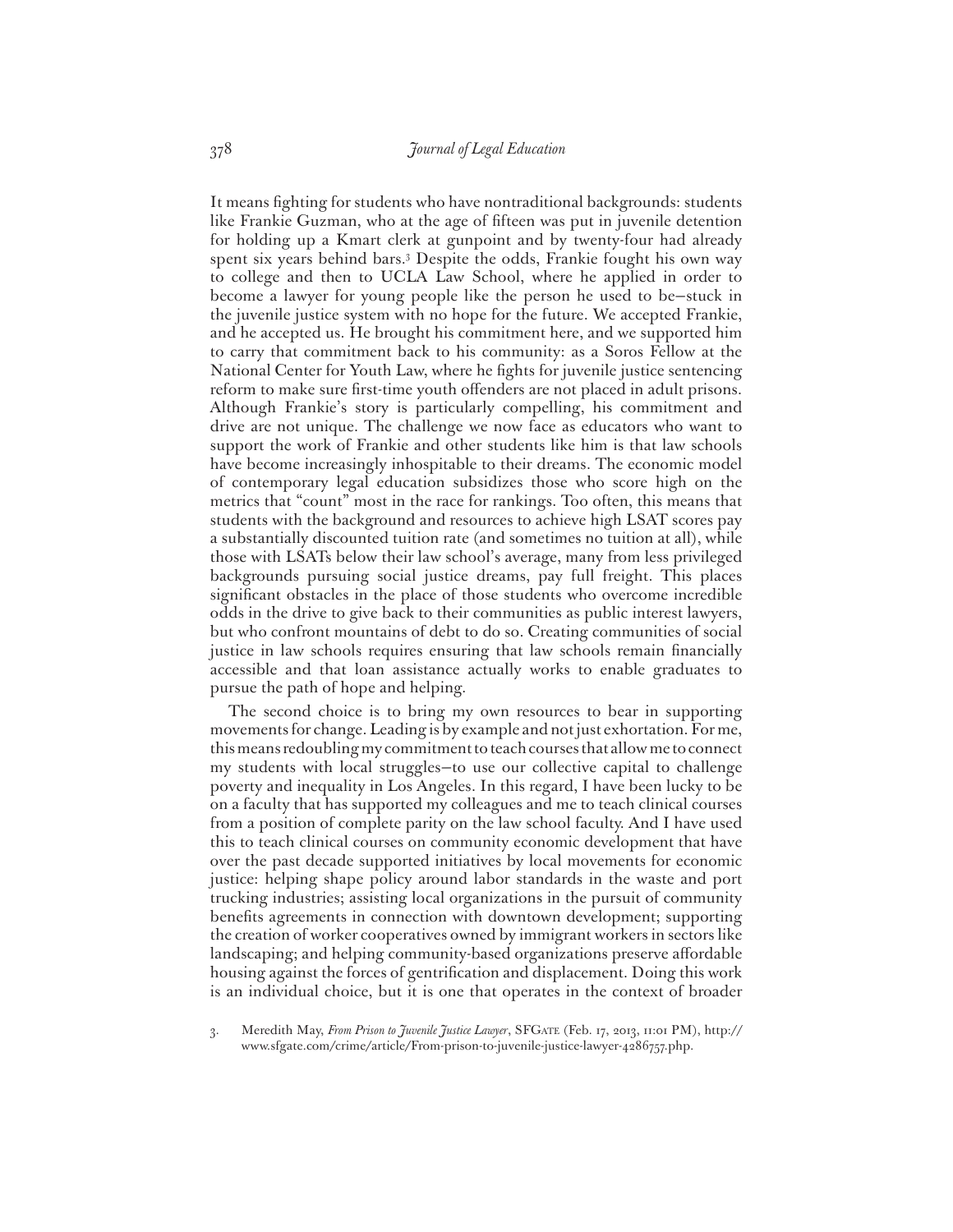institutional choices by my law school to support this type of clinical work. My law school has long been a leader in clinical legal education: a fount of client-centered, rebellious, and third-dimensional lawyering, and a continued leader in movements to end injustice against immigrants and promote police accountability. But this vision is under stress as law schools confront the intersecting pressures of fiscal austerity and new requirements for experiential learning by the ABA and (likely) the California Bar.4 Intensive clinical work that trains students through experiences with live clients with real problems and real struggles is costly. There are incentives for deans, which other schools have confronted, to cut back and invest in less costly teachers and approaches. There is no inevitability to the continuation of the social justice mission of clinical education that was one of its cornerstones when it was institutionalized nearly a half-century ago. To maintain the ability to connect our work to the world around us through robust clinical education—to enrich our communities as we enrich the experiences of our students—we have to continue to struggle to create that institutional space, or it will shrink and atrophy.

My third choice is to take what I learn about and from social movements for change—in Los Angeles and beyond—and channel it back into my teaching and scholarship. I have tried to do this in multiple ways. I have taught a seminar on law and social movements that asks students to think about how foundational movements of social change—labor, civil rights, LGBT rights, and others—have changed (or failed to change) American society. What lessons can we learn from them? What role do lawyers play in them? A focal point of that class, and my scholarly work on social movement lawyering, has been to challenge students to embrace the positive role that lawyers can play as allies and even leaders in struggles for change. All too often, I have seen law students adopt critical views of lawyers as change agents—views that have been shaped by a half-century's worth of critical commentary that suggests lawyers often do more harm than good to social movements. My teaching and scholarly project has been to reclaim an affirmative role for lawyers and their legal tools-to challenge students to think about how law can support and enlarge the scope of transformative change. Less explicitly, but no less deliberately, I also have sought to reincorporate movements into my doctrinal teaching: using them in my course on the legal profession to highlight how lawyers manage conflicts, and in my corporations class to show how workers movements have sought to challenge the traditional conception of corporate ownership.5

- 4. *See* AM. BAR. ASS'N, STANDARDS AND RULES OF PROCEDURE FOR APPROVAL OF LAW SCHOOLS, Standard  $303(a)(3)$  (2014-2015) (requiring law schools to offer a curriculum that allows each student to complete "one or more experiential course(s) totaling at least six credit hours"); STATE BAR OF CAL., TASK FORCE ON ADMISSIONS REGULATION REFORM, PHASE II FINAL REPORT 2 (2014) (stating recommendation that new applicants to the bar should have "taken at least fifteen units of practice-based, experiential course" work).
- 5. In Business Associations, I teach a class on worker-owned cooperatives and another on employee rights to corporate property, using the famous case *Local 1330 v. United States Steel Workers*, 631 F.2d 1264 (1980).